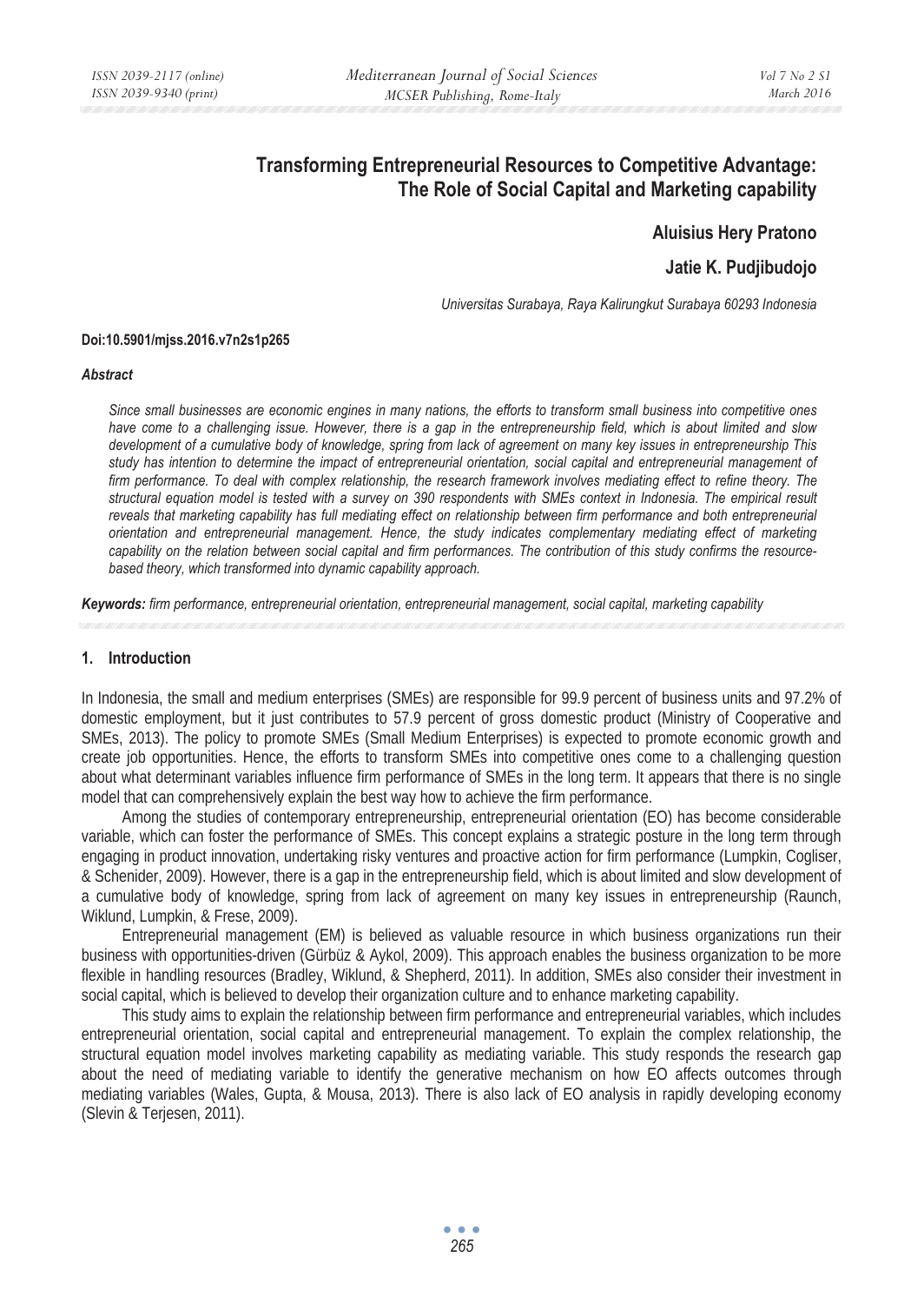## **2. Literature Review**

Literature review involves two sections, which are competitive advantage theory as underpinning theory and hypothesis development.

## *2.1 Competitive advantage theory*

The concept of competitive advantage indicates firms with more value creating strategy than the competitor (Barney, 1991). This gains support from resource-based theory (RBT) that views transformation of valuable resource to greater organization goals becomes the most challenging issue, especially when there is lack of resource (Bradley, Wiklund, & Shepherd, 2011). Firm performance refers to the theory of the firm that roots on neoclassical economics and states profit maximization as the reason why firms exist (Spullberg, 2009). Firms established with aim to serve human needs, then firm performance can be associated with how well firm fulfill the needs, which varied from numerous point of views, such as shareholders, employees, customers, or communities (Robert, 2008).

Performance measures to SMEs prove quite a challenge due to multidimensional constructs and no general definition of firm performance. The available literature regarding the effort of a firm to its performance is very extensive with a great number of different view points, such as firm growth, firm probability and various firm performances (Wales, Gupta, & Mousa, 2013). In addition, the interests from various principles indicate many possible performance measures. For example, the sales performance, which is associated with reward for sales people refers to greater accountability in marketing management (Homburg, Artz, & Wieseke, 2012). From the point of view of business owner, the measures of firm performance is useful to monitor the significant outcomes and behaviors of managements in order to improve performance (Garg, 2013). In addition, market-based measure is also different with accounting measure. Market-based measure refers to shareholder expectation about the future, while accounting measure reflect assessment from the previous period.

In entrepreneurial studies, both entrepreneurial orientation (EO) and entrepreneurial management (EM) have also emerged to explain the performance of SMEs (Sciascia, Mazzola, & Chirico, 2012). Entrepreneurial orientation (EO) is associated with the way to run a business in the long term in which firms may be able to enhance business performance by adopting this concept. The theoretical and empirical inquiry of EO phenomenon has been emerging for over 30 years (Covin & Wales, 2012). This is different from entrepreneurship, which is about how to set up a new business though both concepts lays emphasis on opportunity and resource effectiveness. Therefore, entrepreneurial management refers to entrepreneurial practices that firms conduct their management approach(Bradley, Wiklund, & Shepherd, 2011). This concept assumes that management with entrepreneurial practices is driven by opportunity, flexible relationship, and target orientation (Gürbüz & Aykol, 2009).

The main idea of social capital comes from social networks as valuable resources. The role of networks refers to status of the actors with cohesion and structural relationship as indicator measures. Social capital anchors on social network theory, which tries to predict behavior of social relationship in regards to assessing economic transaction (Jackson, 2008).

While social capital refers to be valuable resource, which can contribute to both private and public context, hence both negative and positive side effects or externalities need to be taken into account, including firm performance. For example, moral disengagement within networks can bring about negative work environment (Duffy, Scott, Shaw, Tepper, & Aquino, 2012). In addition, the networks with external stakeholders come to challenges since market complexity becomes apparent. Under environmental turbulence, gap between marketing capability and market complexity becomes greater (Didonet, Simmon, Villacencio, & Palmer, 2012).

In the context of SMEs, marketing capability is crucial to achieve its performance and to survival. This construct refers to source of competitive advantage in generates incomes (Morgan, Vorhies, & Mason, 2009) with daily cash flow to recover their input cost. To narrow the gap between complexity and marketing capability requires continuous process to apply knowledge, skill and resource.

## *2.2 Hypotheses development*

Hypothesis 1: Entrepreneurial orientation (EO) has direct effect on firm performance (FP).

It appears that EO plays pivotal role on firm performance. Since Miller and Friesen (1978) identify the construct of entrepreneurial orientation, a number of researches has showed the positive impact of EO on performance, such as positive impact of EO on growth of SMEs (Moreno & Casillas, 2008), positive impact of EO on financial performance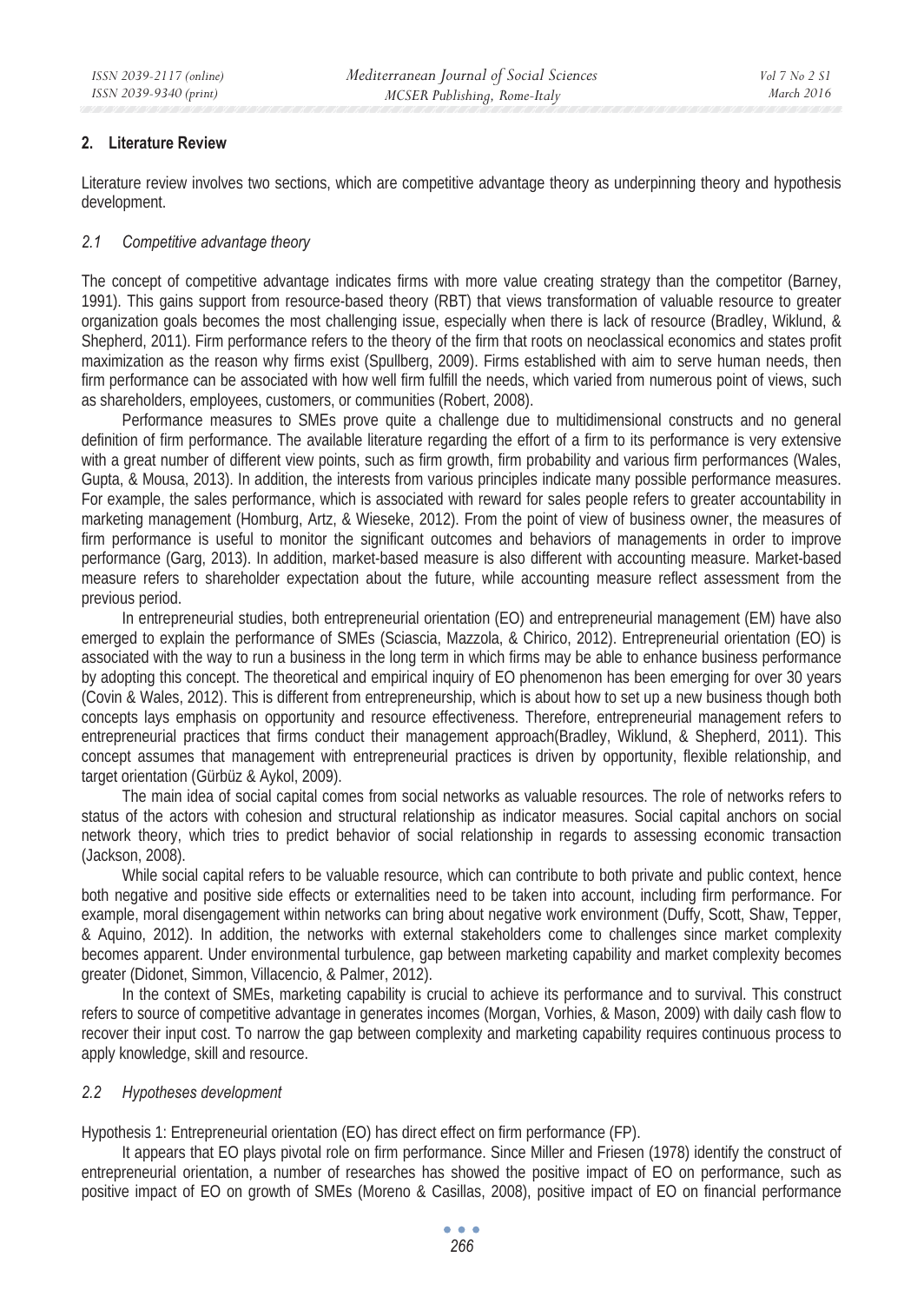(Simon, Stachel, & Covin, 2011), and relationship between radical EO and long-term competitive advantage (Bojica, Fuentes, & Gómez-Gras, 2011). On the other hand, some empirical researches argue that entrepreneurial orientation has insignificant impact on firm performance. That significant impact occurs with business organizations that have less than 11 years experiences (Runyam, Droge, & Swinney, 2008). The insignificant impact of EO on FP comes from lack of identification the relationship between risk and failure (Andersén, 2010).

Hypothesis 2: Social capital (SC) has direct effect on firm performance (FP).

The role of social capital on firm performance is dynamic at different phases within the organizational growth. Firms with high level of social capital may incur the costs of maintaining a set of relationships and ties to other firms that are deemed to be unprofitable (Alguezauri & Filieri, 2013). However, at the earlier level of business cycles, there is negative relationship between social networks and firm performance (Pirolo & Pesutti, 2010). Social networks in small business can lead to a gridlock, then followed by poor decision effectiveness (Jansen, Curseu, Vermeulen, Geurts, & Gibeus, 2011).

Hypothesis 3: Entrepreneurial management (EM) has direct effect on firm performance (FP).

There are two references that consider entrepreneurial management as a single construct, i.e. Gürbuz and Aykol (2009) and Bradley, Wiklund, and Shepherd (2011). Both rely on four factors of entrepreneurial management, i.e. organizational culture, organizational structure, strategic orientation, and reward system with impact of firm performance. Entrepreneurial management has significant impact on firm performance, through elements of reward philosophy, entrepreneurial culture and growth orientation (Gürbüz & Aykol, 2009), organization structure (Bradley, Wiklund, & Shepherd, 2011). In addition, strategic orientation affected firm performance in positive direction (Morgan, Vorhies, & Mason, 2009). Strategic orientation and structure organization have positive impact on firm performance regardless the size of the firms and business industry (Chatzoglou, Diamantidis, Vraimaki, & Vranakis, 2011). The relationship between organization culture and firm performance is mixed.

Hypothesis 4: marketing capability (MC) mediates the relationship between entrepreneurial orientation (EO) and firm performance (FP)

Wales et al. (2013) highlight that future EO research should identify the generative mechanism on how EO affects FP through mediating variables. There is indirect effect in relationship between EO and FP (Baker & Sinkula, 2009). Marketing capability can become a mediating variable to explain the relationship between EO and FP, which refers to product uniqueness as competitive advantage (Qureshi & Kratzer, 2012).

Hypothesis 5: marketing capability (MC) mediates the relationship between social capital(SC) and firm performance (FP).

Social capital is necessary to achieve high level of firm performance, but not sufficient. The role of social capital to foster marketing capability and firm performance refers to the ambivalence dispute. This is called the paradox of networks, which means the resources provide access to valuable information but also generate problem when the firms try protect the information from their competitors. Marketing capability can be consider as mediator variable between structural social capital and marketing performance (Parra-Requina, Ruiz-Ortega, & Garcia-Villaverde, 2011). Ahmadi et al. (2011) indicate that the link between social capital of the community and innovation performance of the SMEs doesn't seem to be straightforward on account of absorptive capacity.

Hypothesis 6: marketing capability (MC) mediates the relationship between entrepreneurial management (EM) and firm performance (FP).

Considering that entrepreneurial management as latent variables, some factors were identified by the impact on market capability. Emphasizing organization culture on supplier's market culture and supplier's adhocracy culture that adhocracy and clans were described as inherently flexible and discretionary, organization culture significantly affects marketing capability (Lukas, Whitwell, & Heide, 2013). As other element of entrepreneurial management, strategic orientation is also notified with significant impact on marketing capability (Griffith, Kieslling, & Dabic (2012).

#### **Table 1.** The hypotheses

| Hypotheses 1 | Significant relationship between EO and FP     |
|--------------|------------------------------------------------|
| Hypotheses 2 | Significant relationship between SC and FP     |
| Hypotheses 3 | Significant relationship between EM and FP     |
| Hypotheses 4 | MC mediates the relationship between EO and FP |
| Hypotheses 5 | MC mediates the relationship between SC and FP |
| Hypotheses 6 | MC mediates the relationship between EM and FP |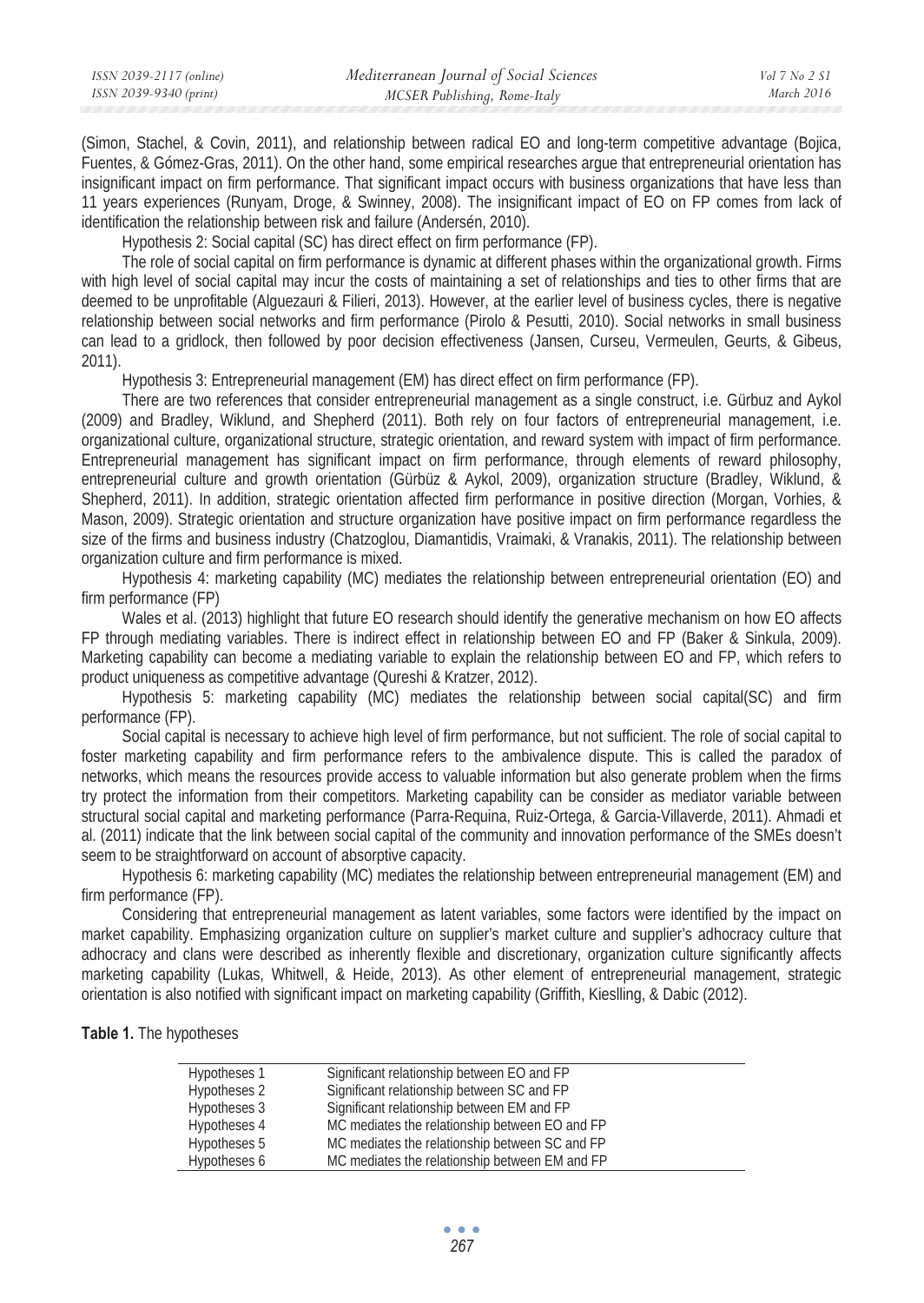## **3. Research Method**

In order to answer the research questions and to test the hypothesis, this research uses quantitative approach with crosssection survey with a list of questionnaires by random sampling method. This approach allows the study to gain information to quantify relationship among the observed latent variables. This research employs a set of questionnaires that utilizes a standardized set.

The study gets sampling data frame of SMEs database published from the Government of Indonesia. Along with distributed questionnaires to randomized respondents, this study gains responds from 409 owner-managers of SMEs, who contributed to this study. The measures come from six latent variables in which each of variables constitutes from some items. The measures are adapted from some major literatures. Firm performance adapts from Aziz and Mahmood (2011), entrepreneurial orientation refers to Lumpkin et al. (2009), social capital refers to Bernades, 2010; Rouzies et al. (2010), Para-Requena et al. (2011), entrepreneurial management refers to Bradley et al. (2011), Gürbüz and Aykol (2009), and Lukas et al. (2013).

To deal with structural equation model, this study uses PLS (Partial Least Square), which estimates relationships through maximizing the variance with an iterative sequence of ordinary least square. This implies more relevant for application where strong assumption of multivariate normality can't be fully met. However, there are also some disadvantages, including no model fit measures and lack of classic inferential framework (Hair, Sarstedt, Ringle, & Mena, 2012). The parameters are estimated by algorithm approach, while bootstrapping is used to test hypotheses (Henseler, 2010).

### **4. Analysis**

The study uses explanatory factor analysis to summarize the structure of a set of variables, such as average variance extracted (AVE), composite reliability (CR) and Cronbach's alpha. AVE measures of all latent variables are greater than .50, which means that variance due to construct is greater than the amount of variance due to measurement error. This indicates convergent validity of the observed variables are accepted. Hence, the CR of latent variables are greater than 0.8 and Cronbachs alpha are greater than 0.7. This indicates that the measures of observed variables are reliable or consistent (see Table 2).

| <b>AVE</b>         | Composite Reliability R Square Cronbachs Alpha Communality Redundancy |          |          |          |          |
|--------------------|-----------------------------------------------------------------------|----------|----------|----------|----------|
| <b>EM</b> 0.528376 | 0.847453                                                              |          | 0.773063 | 0.528376 |          |
| EO 0.599791        | 0.856976                                                              |          | 0.778916 | 0.599791 |          |
| FP 0.654296        | 0.929702                                                              | 0.549418 | 0.911687 | 0.654296 | 0.129499 |
| MC 0.586007        | 0.848778                                                              | 0.625313 | 0.764966 | 0.586007 | 0.176035 |
| SC 0.718029        | 0.927144                                                              |          | 0.901752 | 0.718029 |          |

**Table 2:** Quality criteria

The cross-loading factors show correlation of the component scores of each latent variable with other items. A successful evaluation of discriminant validity shows that a test of a concept is not highly correlated with other tests designed to measure theoretically different concepts. This result provides evident that the measures of each item explains designation latent variable at greater value than 0.6, which indicates high correlation of each items for its corresponding construct than other constructs, which implies that the variation of each item are great enough to explain the designated latent variable. Specifically, EO and SC have items with cross-loadings are greater than 0.8. Table 3 shows that loadings of the observed constructs are greater than for any of other constructs. The loading of each indicator is higher for its designated construct than for any of the other constructs, and each of the constructs loads highest with its own items, it can be inferred that the models' constructs differ sufficiently from one another.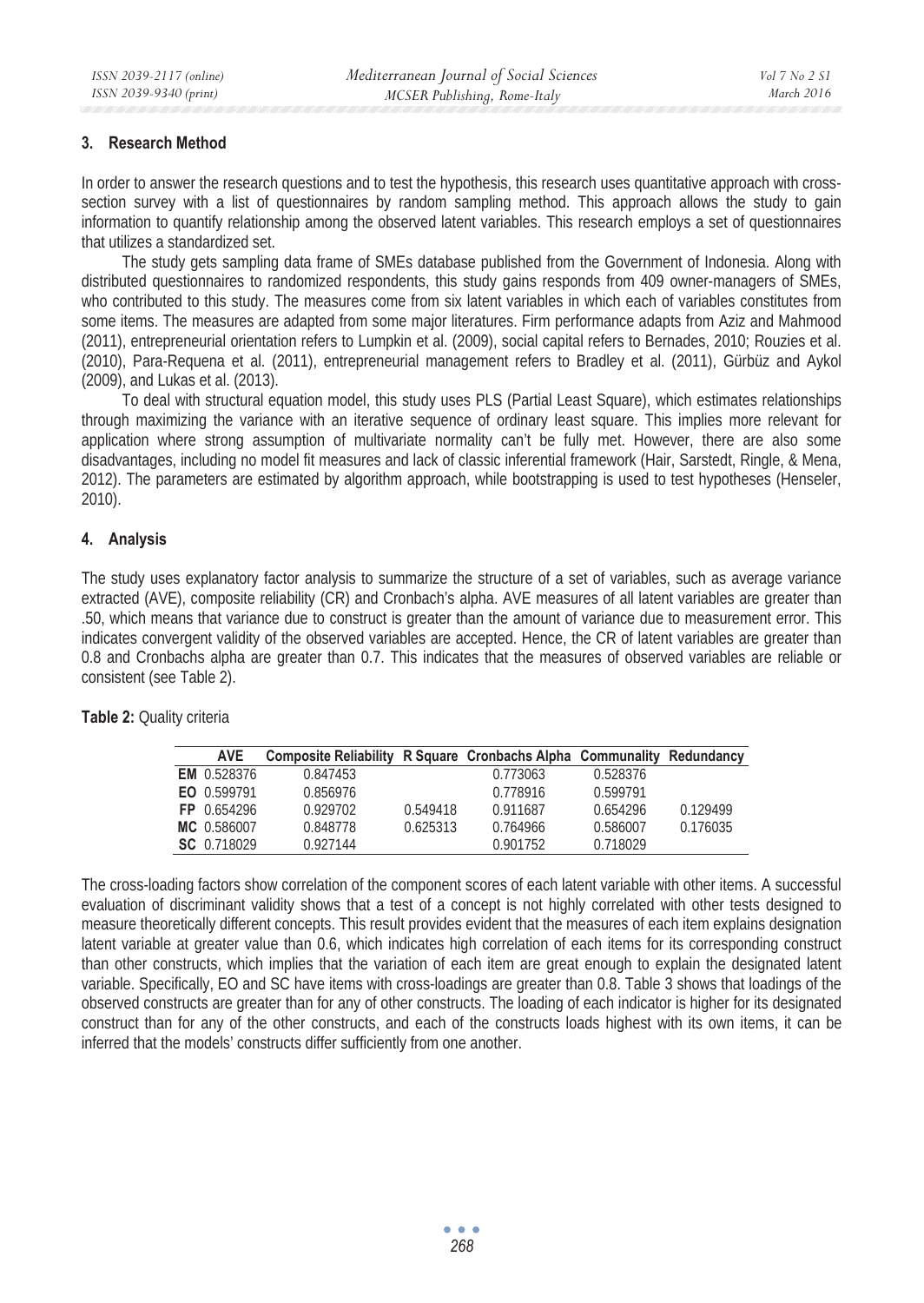## **Table 3.** Cross loading test

|             | EM       | EO       | <b>FP</b> | <b>MC</b> | <b>SC</b> |
|-------------|----------|----------|-----------|-----------|-----------|
| <b>EM03</b> | 0.759096 |          |           |           |           |
| <b>EM05</b> | 0.615466 |          |           |           |           |
| EM08        | 0.742621 |          |           |           |           |
| <b>EM09</b> | 0.810319 |          |           |           |           |
| <b>EM20</b> | 0.691919 |          |           |           |           |
| EO13        |          | 0.796441 |           |           |           |
| EO19        |          | 0.749260 |           |           |           |
| EO21        |          | 0.769959 |           |           |           |
| EO22        |          | 0.781421 |           |           |           |
| <b>FP01</b> |          |          | 0.770150  |           |           |
| <b>FP02</b> |          |          | 0.838901  |           |           |
| <b>FP04</b> |          |          | 0.775447  |           |           |
| <b>FP05</b> |          |          | 0.764364  |           |           |
| <b>FP06</b> |          |          | 0.827011  |           |           |
| <b>FP07</b> |          |          | 0.829995  |           |           |
| <b>FP08</b> |          |          | 0.851340  |           |           |
| <b>MC01</b> |          |          |           | 0.833521  |           |
| <b>MC02</b> |          |          |           | 0.644429  |           |
| <b>MC18</b> |          |          |           | 0.798354  |           |
| <b>MC25</b> |          |          |           | 0.772407  |           |
| <b>SC01</b> |          |          |           |           | 0.839537  |
| <b>SC10</b> |          |          |           |           | 0.859273  |
| <b>SC15</b> |          |          |           |           | 0.865178  |
| <b>SC18</b> |          |          |           |           | 0.859046  |
| <b>SC21</b> |          |          |           |           | 0.812698  |

The bootstrapping output shows that not all independent variables have significant impact on firm performance. Specifically, both EO and EM have no direct impact on firm performance with t-test statistics of 1.189 and 1.503 respectively. This means that H1 and H3 are rejected. This result supports Kreiser and Davis (2010) that no direct impact of entrepreneurial orientation to firm performance. This result is also similar to Slater et al (2011) and Uzkurt et al (2013), which indicate that some elements of EM has no direct impact on firm performance dimension. The figure also shows t = 2.28, p<.05 with coefficient 2.65. Our finding suggests that H2 is accepted that means increasing social capital can increase firm performance directly. This result supports Bernades (2010), Wolz et al (2011), Alguezaui & Filieri (2010) indicates a direct effect of SC on firm performance.



**Figure 1.** The estimated model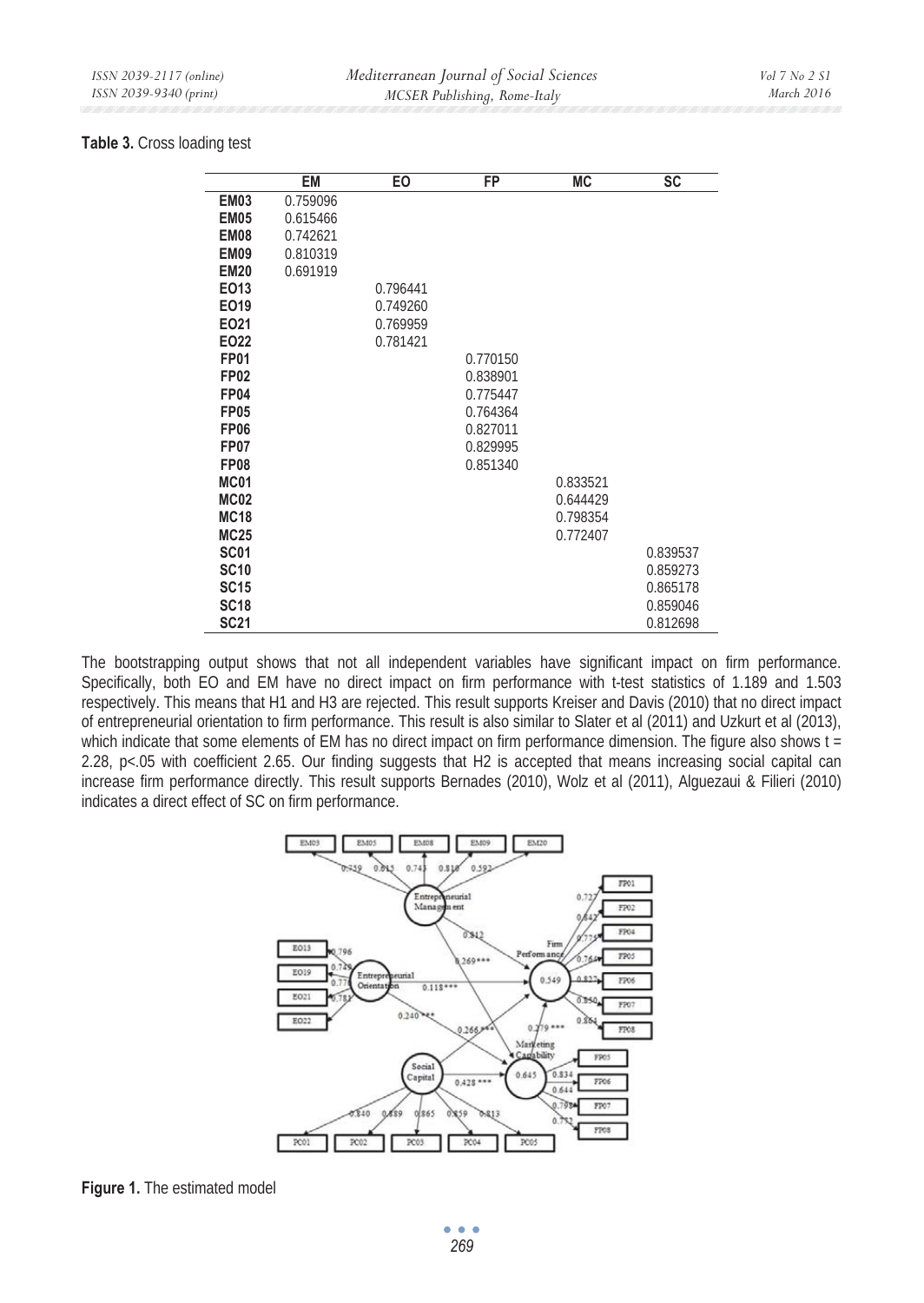| ISSN 2039-2117 (online) | Mediterranean Journal of Social Sciences | $Vol 7$ No 2 S1 |
|-------------------------|------------------------------------------|-----------------|
| ISSN 2039-9340 (print)  | MCSER Publishing, Rome-Italy             | March 2016      |

Table 4 shows testing of overall model. In SEM (structural equation model), the test of marketing capability construct shows that the variable with highest impact on firm performance is social capital (weight 0.428), followed by entrepreneurial management (EM) and entrepreneurial orientation (EO), 0.269 and 0.239 respectively (see Table 3). Those three independent variables have a reasonable exploratory share with R2 of 0.625 (see Figure 2). The next step turns to the impact of EO, SC, EM, and MC on FP. Table 3 shows that MC provides the highest impact with weight of 0.404, followed by MC with weight of 0.279. The rest variables (EO and EM) are considered with insignificant impact on FP.

## **Table 4.** Total effect

| Latent variables                 | МC       | FP       |
|----------------------------------|----------|----------|
| Entrepreneurial Management (EM)  | 0.269338 | 0.256778 |
| Entrepreneurial Orientation (EO) | 0.239775 | 0.185337 |
| Marketing Capability (MC)        |          | 0.279150 |
| Social Capital (SC)              | 0.428237 | 0.404428 |

Figure 1 shows reflective measurement model that factor loadings have greater values than 0.6 for all latent variables. such as EM and MC. SC has factor loading greater than 0.8, while other variables (FP and EO) have greater values of factor loading than 0.7. This indicates interrelations between all latent variables and their measurements are greater. This is consistent with quality criteria of latent variables (Table 2). In addition, the contribution of such independent variables (EO, EM, and SC) on MC refers to R2 = 0.625. This indicates that 62,5 percent of variation of such independent variables explain variation of MC, while R2 of FP shows that variation of independent variables and mediating variable explain 0.549 percent of variation of FP as dependent variable.

Figure 1 also shows that marketing capability provides mediating effects on the relation between firm performance and all independent variables: i.e. entrepreneurial orientation, entrepreneurial management, and social capital. All those variables have significant relationship with marketing capability with t>2.32 and p<.01. Therefore, marketing capability has significant impact on firm performance:  $t = 4.51$  and  $p<0.01$ . This indicates that H4, H5, and H6 are accepted. Specifically, the measures of indirect effect of MC on the relationship between EO and FP is 0.240 x 0.279 = 0.0669, while the indirect effect of MC on the relationship between EM and FP is  $0.269 \times 0.279 = 0.075$ . Hence, when both indirect path and direct path have significant impact, then we can call MC has complementary mediating effect on the relationship between SC and FP (Zhao, Lynch, & Chen, 2010). With bootstrap analysis, the result shows that mediating effect: 0.428 x 0.279 x 0.268 = 0.032, which indicates as complementary mediating effect.

## **5. Discussion**

Identifying mediating effect is typical approach to refine theory regarding process and understand a causal relationship (Rucker, Preacher, Tormala, & Petty, 2011). This study provides evident that marketing capability (MC) has significant impact as mediating variable, which explain the relationship between firm performance (FP) and the three independent variables, EO, SC, and EM.

Specifically, MC is considered to provide full mediating effect to explain the relationship between EO and FP as well as EM and FP. This implies that the mechanism of both entrepreneurial concepts turns into firm performance needs MC as full mediating variable. Hence, MC has partial mediating effect on the relationship between SC and FP. It seems that terms of partial and full shows the effect size of MC as a mediating variable.

Full mediation effect tends to be indicated as the golden standard, which implies that the process on how EO and EM influence FP completely account on MC. Hence, partial mediation effect of MC on the relation between SC and FP might be considered as less important. In fact, there is wide range of indirect effect and the size of indirect effect can be identified. Future research could explore some unexplained direct paths.

In addition, the result of this study has some limitations, which needs to be extended in the future research. First, the sample frame is limited to SMEs located in the second big metropolitan area. Second is only one respondent to each firm who contribute to this research. Third, cross section data provides snap-shot observation.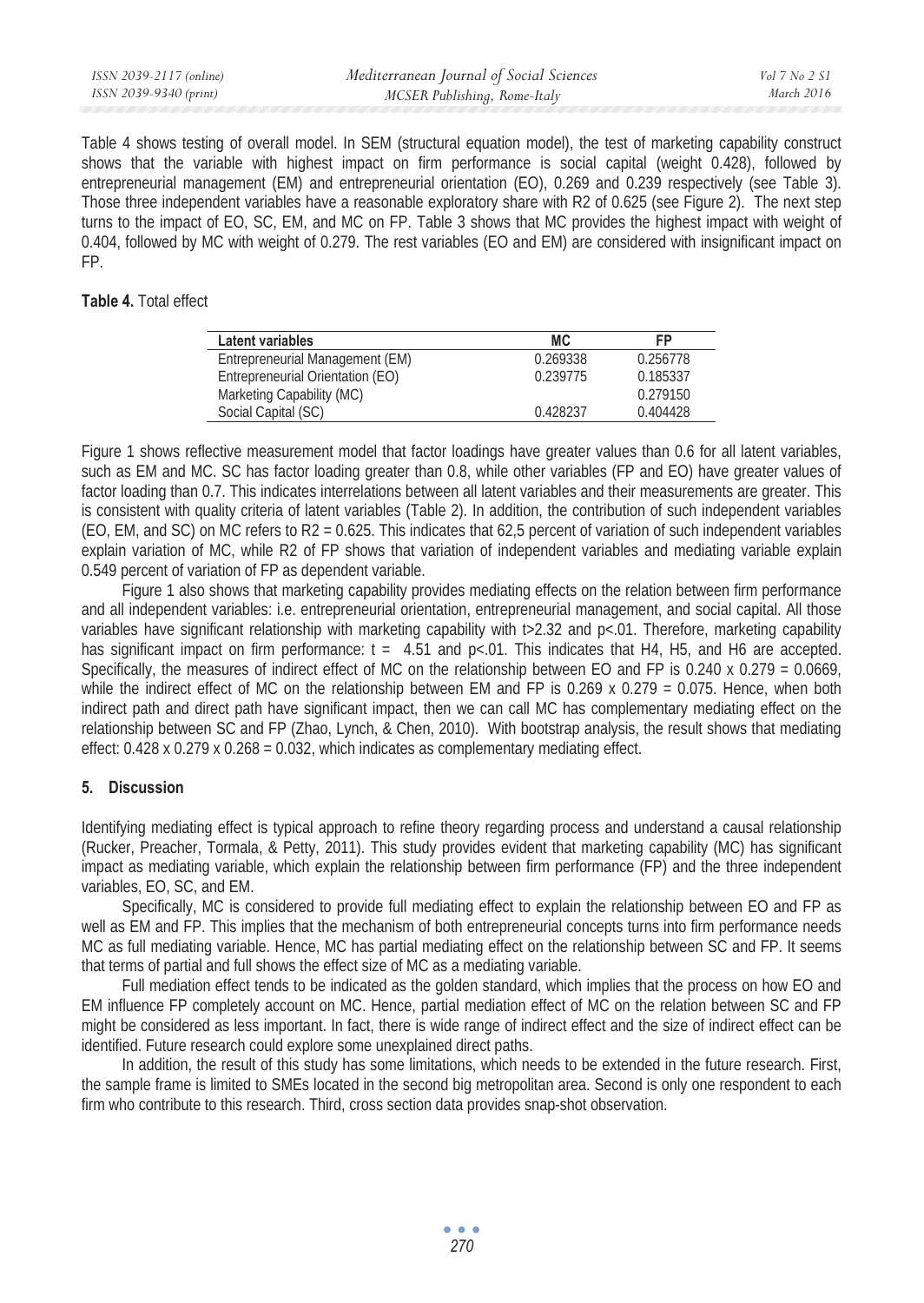## **6. Conclusion**

Apparently, the effort to transform small business into competitive ones should pay more attention on enhancing social capital. The main idea of social capital comes from social networks as valuable resources. The role of networks refers to status of the actors with cohesion and structural relationship as indicator measures. Social capital anchors on social network theory, which tries to predict behavior of social relationship in regards to assessing economic transaction (Jackson, 2008). While social capital refers to be valuable resource, which can contribute to both private and public context, hence both negative and positive side effects or externalities need to be taken into account, including firm performance. For example, moral disengagement within networks can bring about negative work environment (Duffy, Scott, Shaw, Tepper, & Aquino, 2012). In addition, the networks with external stakeholders come to challenges since market complexity becomes apparent.

Secondly, the effort to transform valuable resources to small firm performance needs to focus on marketing capability. The result indicates that transforming such resources to marketing capability allows SMEs to achieve greater firm performance. This confirms the RBT that social capital, entrepreneurial orientation and entrepreneurial management can be considered as unique resources, which can foster SMEs to gain competitive advantage. The capability of SMEs to survive lies on their marketing capability, which should convert their valuable resources to daily cash flow to recover their cost of input. The management needs to embark on a series of marketing capability building program to strengthen collective skills with collaboration with internal and external stakeholders.

## **References**

- Aziz, S., & Mahmood, R. (2011). The relationship between business model and performance of manufacturing small and medium enterprises in Malaysia . *African Journal of Business Management , 5* (22), 8918-8932.
- Alguezauri, S., & Filieri, R. (2013). Investigating the role of social capital in innovation: sparse versus dense network. *Journal of Knowledge Management , 14* (6), 891-909.
- Andersén, J. (2010). A critical examination of the EO-performance relationship. *International Journal of Entrepreneurial Behaviour & Research , 16* (4), 309-328.
- Baker, W., & Sinkula, J. (2009). The complementary effects of market orientation and entrepreneurial orientation on profitability in small businesses . *Journal of Small Business Management , 47* (4), 443-464.
- Bojica, A., Fuentes, M., & Gómez-Gras, J. (2011). Radical and incremental entrepreneurial orientation: the effect of knowledge acquisition. *Journal of Management & Organization , 17* (3), 326-343.
- Bradley, S., Wiklund, J., & Shepherd, D. (2011). Swinging a double-edged sword: The effect of slack on entrepreneurial management and growth . *Journal of Business Venturing , 26* (5), 537-554.
- Chatzoglou, P., Diamantidis, A., Vraimaki, E., & Vranakis, S. (2011). Aligning IT, strategic orientation, and organizational structure . *Business Process Management Journal , 17* (4), 663-687.
- Covin, J., & Wales, W. (2012). The measurement of entrepreneurial orientation. *Entrepreneurship Theory and Practice , 36* (4), 677-702.
- Duffy, M., Scott, K., Shaw, J., Tepper, B., & Aquino, K. (2012). A social context model of envy and social undermining. *Academy of Management Journal , 55* (3), 643-666.
- Didonet, S., Simmon, G., Villacencio, G., & Palmer, M. (2012). The relationship between small business market orientation and environmental uncertainty . *Marketing Intelligence & Planning , 30* (7), 757-779.
- Gürbüz, G., & Aykol, S. (2009). Entrepreneurial management, entrepreneurial orientation and Turkish small firm growth. *Management Research News , 32* (4), 321-336.
- Garg, S. (2013). Venture boards: distinctive monitoring and implications for firm performance . *Academy of Management Review , 38* (1), 90-108.
- Hair, J., Sarstedt, M., Ringle, C., & Mena, J. (2012). An assessment of the use of partial least squares structural equation modeling in marketing research. *Journal of the Academic Marketing Science , 40*, 414-433.
- Henseler, J. (2010). On the convergence of the partial least squares path modeling algorithm . *Computer Statistics , 25*, 107-120.
- Homburg, C., Artz, M., & Wieseke, J. (2012). Marketing performance measurement systems: does comprehensiveness really improve performance? . *Journal of Marketing , 76* (3), 56-77.
- Jackson, M. (2008). *Social and Economic Networks.* New Jersey, USA: Princeton University Press.
- Jansen, R., Curseu, P., Vermeulen, P., Geurts, J., & Gibeus, P. (2011). Social capital as a decision aid in strategic decision-making in service organizations . *Management Decision , 49* (5), 737-747.
- Lukas, B., Whitwell, G., & Heide, J. (2013). Why do customers get more than they need? How organizational culture shapes product capacity decisions . *Journal of Marketing , 77* (1), 1-12.
- Lumpkin, G., Cogliser, C., & Schenider, D. (2009). Understanding and measuring autonomy: an entrepreneurial orientation perspective. *Entrepreneurship Theory and Practice , 33* (1), 47-69.
- Moreno, A., & Casillas, J. (2008). Entrepreneurial orientation and growth of SMEs: a causal model. *Entrepreneurial Theory and Practice , 32* (3), 507-528.